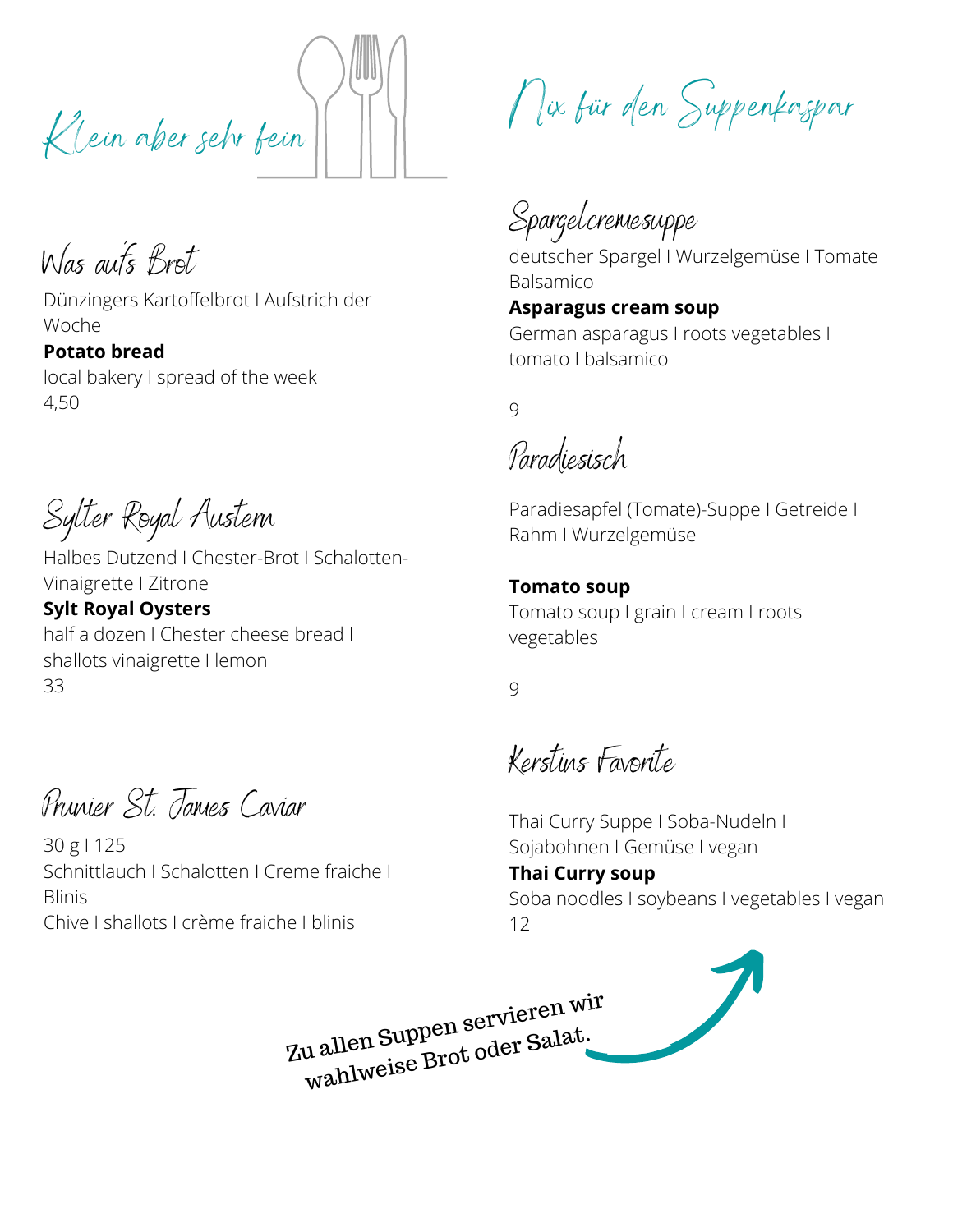Warm oder kalt ,

viel oder wenig Hunger?

## Vitamine

Bunter Salat I Ziegenkäse I Honig aus Griesen I Nüsse I Tomaten

## **Vitamines**

Mixed salad I goat cheese I regional honey I nuts I tomato 14

## Tatar

Farchanter Charolais-Rind eingelegte Birne I Trüffel-Mayonnaise I Brotchip

## **Beef Tatar**

regional Charolais beef I stewed pear I truffle mayonnaise I bread chips 19

*als Hauptgang mit Onsenei und Beilage as a main dish with Onsen egg and sider* 32

Beilagen zur Wahl: 4Eck Pommes I 4Eck fries Kartoffelstampf I mashed potatoes Blattsalat I leaf salad Getreide, Off´s Kornmühle Grain, Off´s corn mill Spargelsalat I asparagus salad *Mayonnaise Trüffel oder Zitrone Beilagen einzeln I sider only 5 I truffle or lemon 1,50*

Currywurscht 4.0

4Eck Pommes I Röstzwiebeln **Currywurst** 4Eck fries I roasted onions 10 immer!

Fish ´n´ Chips

Weißer Heilbutt I 4Eck Pommes I Zitronen-Mayo I Schalotten-Vinaigrette

Die

geht

**Fish ´n´ chips** White halibut I 4Eck fries I lemon mayonnaise I shallots vinaigrette 26

Schafskäse

Hofladen Beim Schweb I Rucola I Erdbeere I steirisches Kürbiskernöl I Purple Curry I Apfelgel I Dünzingers Brotchip I [Crème Brûlée I veggie](https://www.einfachbacken.de/rezepte/creme-brulee-so-gelingt-es-dir-garantiert)

## **Sheep cheese**

Local farm "Beim Schweb" I rockets I strawberry I pumpkin pit oil I Purple Curry I apple gel I bread chip I Crème Brûlée I vegetarian

18

*Als Hauptgang mit Beilage as a main dish with sider* 26

Boarischer Bao Bun

Nordseekrabbenfleisch I Apfelgel I Zitronenmayo I Nüsse I Salat

## **Bavarian Bao Bun**

North sea shrimps I apple gel I lemon mayonnaise I nuts I salad 15